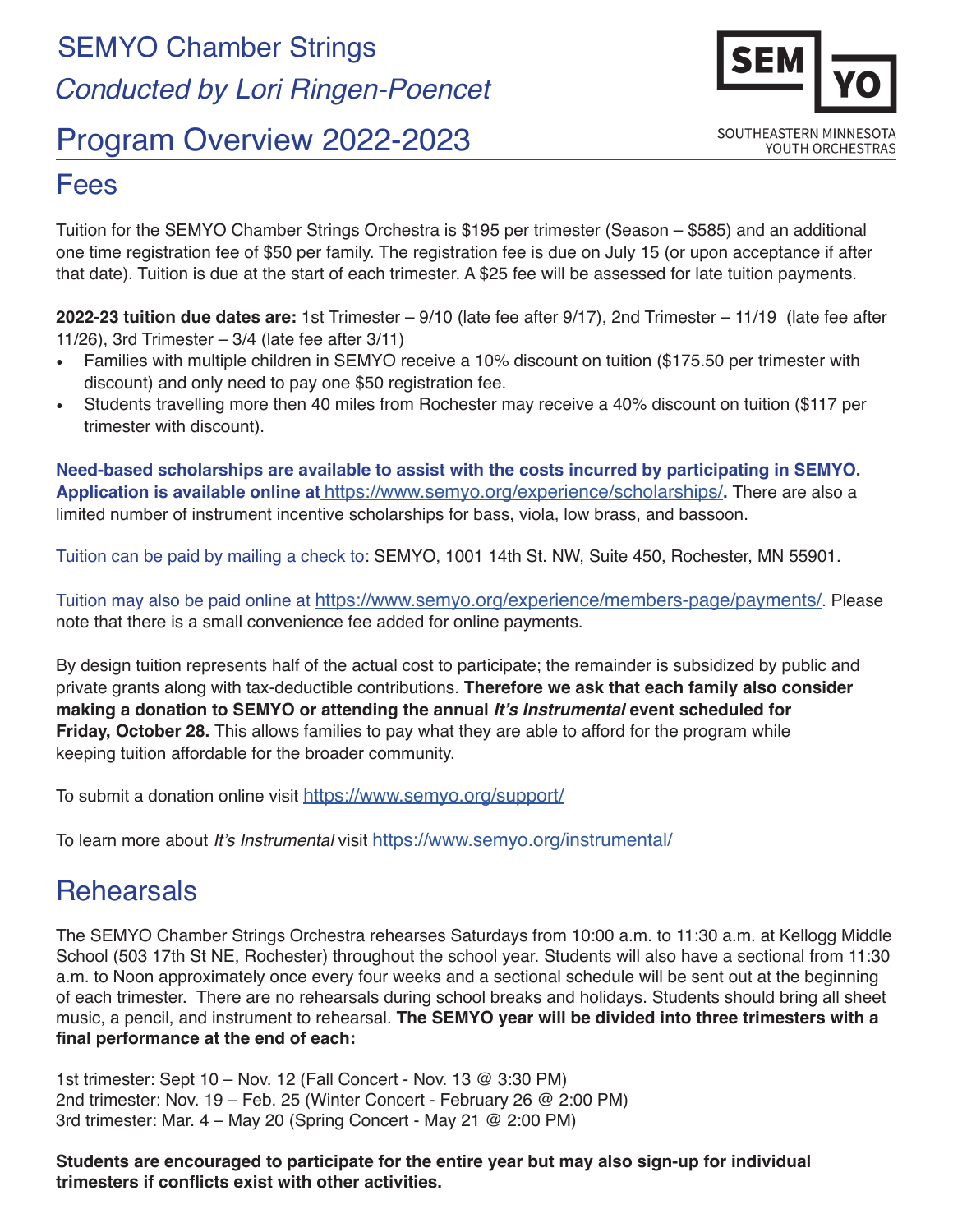## **Performances**

Chamber Strings will perform three main concerts per year at the end of each trimester, a holiday performance, and day-long outreach tour. Participation in these concerts is mandatory.

#### **Performance dates include:**

Fall Concert - Nov. 13 @ 3:30 PM Community Performance - Dec. 11 @ 11:30 AM Winter Concert - February 26 @ 2:00 PM Outreach Tour - March 16 (During the school day) Spring Concert - May 21 @ 2:00 PM

# Concert Dress

The dress code for performances is designed to be affordable and inclusive with gender-neutral options. **Please note that the dress code has changed from the previous season and is the same for ALL SEMYO ensembles.** 

For formal performances students must wear ALL black dress clothes:

- Long sleeved (at least 34 length) black dress shirt OR black dress (ankle length or longer)
- Long black dress pants OR black skirt (ankle length or longer)
- Black Dress Shoes and Hosiery (no open toed shoes, sandals, or athletic shoes)

Please no exposed jewelry and no exposed shoulders, back, midriff, or cleavage. Dress pants and skirts should be loose fitting.

For informal concerts and tour performances students will be asked to wear the following:

- SEMYO t-shirt (provided cost is included with tuition)
- Long black dress pants OR black skirt (ankle length or longer)
- Black Dress Shoes and Hosiery (no open toed shoes, sandals, or athletic shoes)

# Additional SEMYO Activities

Throughout the season SEMYO will offer additional activities outside of rehearsal including trips or social gatherings. Additional fees may be required to participate in some of these event.

SEMYO Chamber Music Program - SEMYO has limited opportunities to perform in small ensembles (strings quartets, trios, woodwind and brass quintets, etc.) and perform in the community. Students enrolled in the program will rehearse weekly and receive professional coaching. The cost for SEMYO students to participate is \$150 per year. Contact Corey Henke at chenke@semyo.org if interested. Ensemble opportunities may be limited by available instrumentation and individual student's schedule and availability.

# Student Behavior

#### Students are expected to do the following:

- Demonstrate respect for their peers, conductors, staff and volunteers.
- Be attentive during rehearsals.
- Follow instructions from SEMYO conductors and staff.
- Treat rehearsal rooms and equipment with care.
- Do not handle or play instruments other than your own without permission.